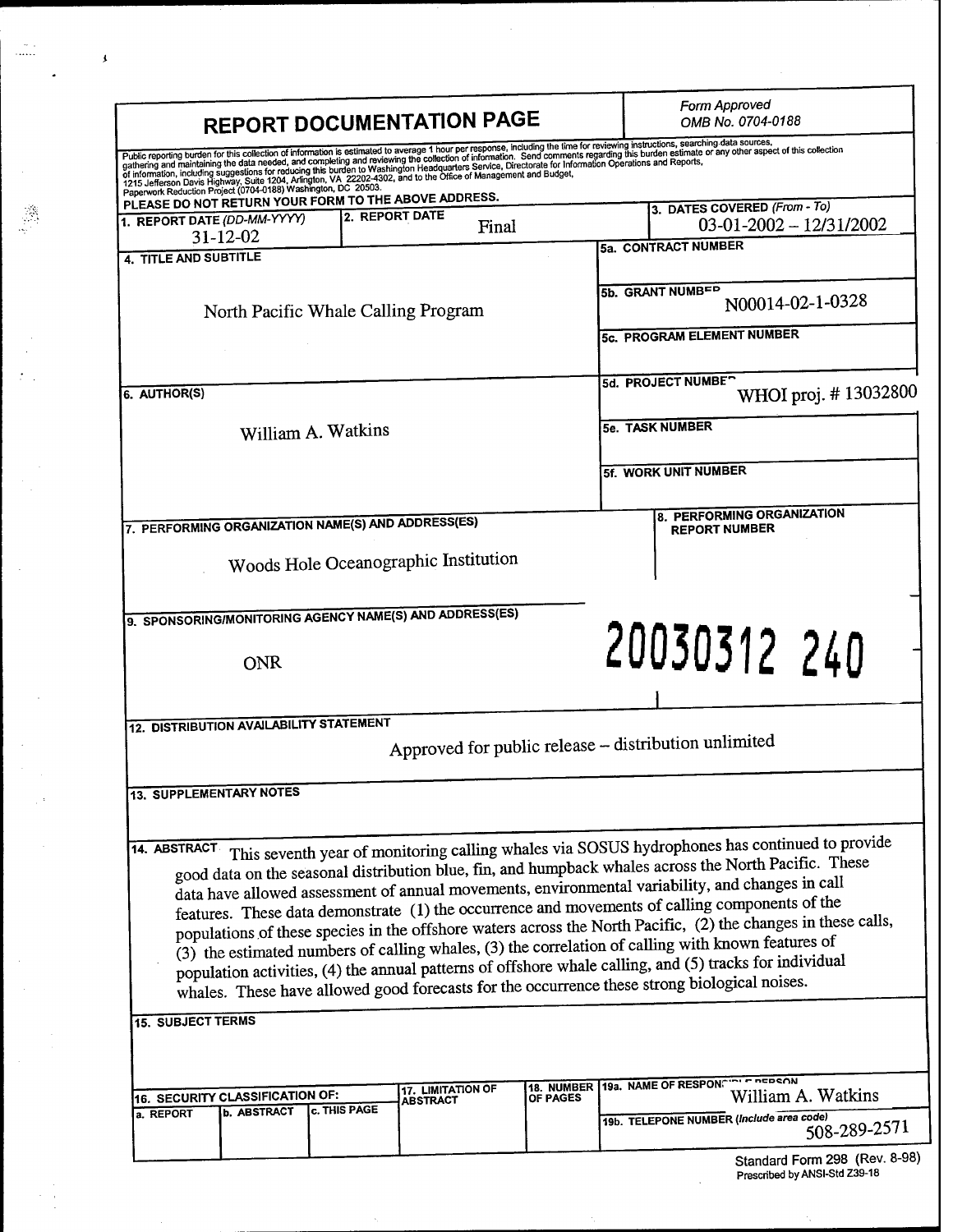## **Woods Hole Oceanographic Institution**



Woods Hole, Massachusetts 02543 USA Phone: (508) 548-1400

31 December 2002

Dr. Robert C. Gisiner, Code 341 Marine Mammal Science and Technology Office of Naval Research 800 N. Quincy Street Arlington, VA 22217-5660

## Reference ONR Grant #N00014-02-10328

Dear Dr. Gisiner,

This is the final report for the work supported by ONR Grant #N00014-02- 10328. The program of monitoring the calling whales across the North Pacific using U.S. Navy SOSUS and other systems has been highly successfiil. Thanks to ONR and SPAWAR, we've been able to complete another year of uninterrupted monitoring of the calling whales in the deep waters of the North Pacific, following the seasonal distribution of calling blue, fin, and humpback whales, as well as tracking a variety of other cetacean sound sources.

This is the seventh year of this program. The goal has been to describe the seasonal distribution of calling whales across the North Pacific over a long enough period to assess patterns of annual movements, species and environmental variability, and changes in call features. The focus has been on blue, fin, and humpback whales.

The result of the monitoring, has been robust measures of  $(1)$  the occurrence and movements of calling components of the populations of these three species in the offshore waters across the North Pacific, (2) tracking of changes in these calls, (3) estimates of numbers of calling whales, (3) correlation of calling with known features of population activities, and (4) repeated observations of the annual patterns of offshore whale calling. These have provided good forecasts for the occurrence these strong biological noises.

Our approach has been to use acoustic monitoring in the off-shore waters of the North Pacific. The sound data were analyzed from hydrophone arrays of the U. S. Navy's Sound Surveillance System (SOSUS) and any others that were available. The Navy data have been systematically monitored and analyzed at NOPF, Whidbey Is., WA, by operators (Joseph George and trained associates)

 $\mathbf{1}$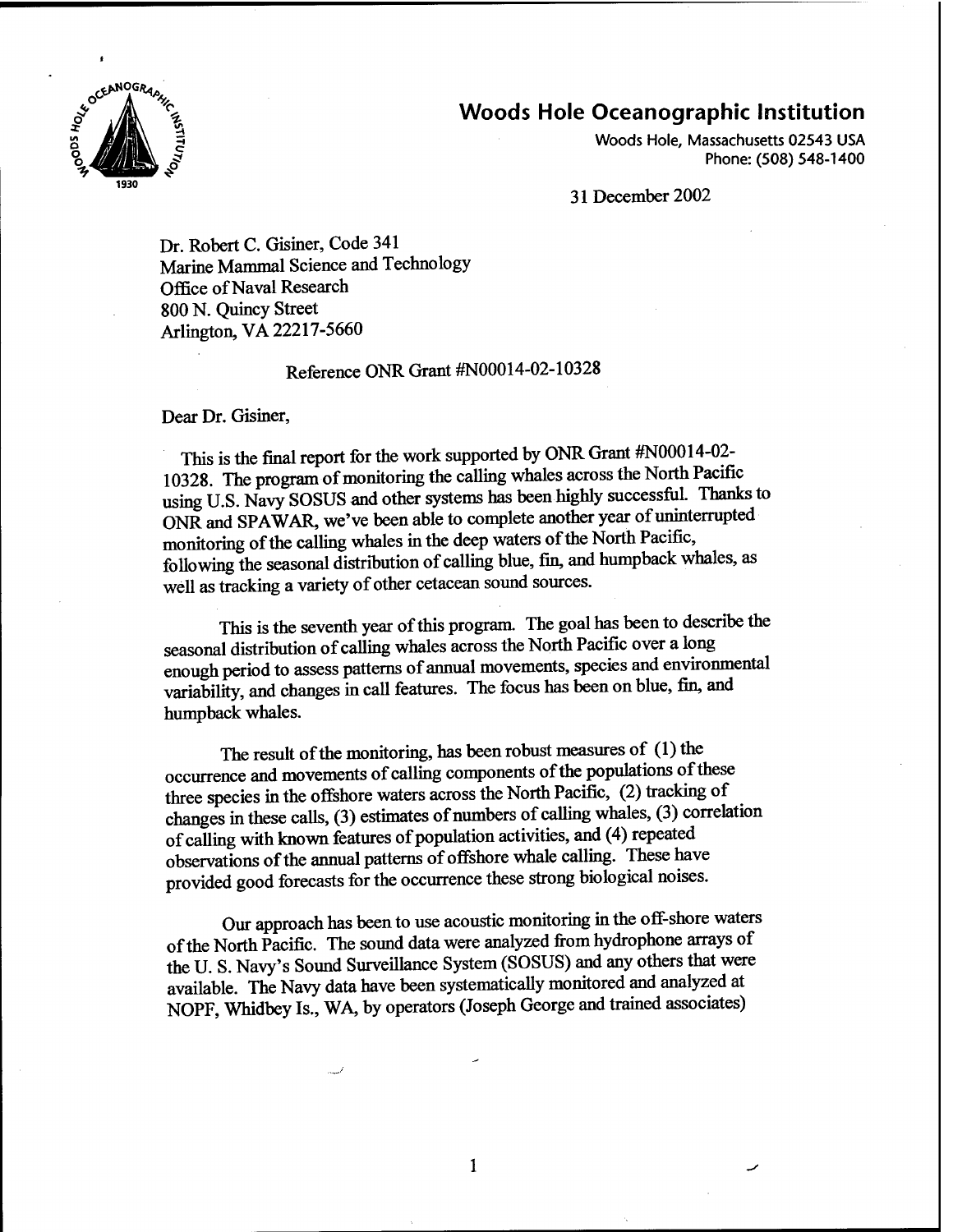Gisiner – page  $2$ 

experienced in the operation of Navy sound processing systems and in identification of the whale calls. Calling whales have been monitored regularly over the last seven years during a rigid, consistent monitoring schedule over 16 hours on each of two, usually consecutive, days every week, centered on 1200 GMT to provide monitoring during both daylight and darkness across the Pacific.

Results of this monitoring continue to show the consistency of the whale seasonal distributions, different for each species. Blue whales calls are heard year-round, but with a strong seasonal peak in all regions occurring in the early fell from relatively scattered groups and individuals, particularly in the NW and NC regions. Fin whale calling is concentrated in mid winter from localized groups ofwhales occupying particular deep-water areas in the eastern and central regions, with no calling during the summer season. Humpback singing begins in winter in the NC and NE, moves to the SE region apparently with migration to and from southern waters, and then ends in spring back in NC waters. Environmental effects, such as from El Nino, were noted in the timing of blue whale calling, but not in fin or humpback sounds.

In addition to monitoring the seasonal variations in distribution of these calling whales, other whale sources have been monitored closely, including a unique "52-Hz" source that is likely a blue/fin hybrid tracked over ten seasons. Tracks for this whale for the ten years are attached (Figures 1-3) showing the variability from year to year as this whale seemingly emulates either blue or fin whale activities. Tracking of such sources demonstrates the potential reliability and detail of the passive acoustic systems for following the distribution and movements of calling whale populations.

Publications and reports of this work during this period:

Watkins, William A., and Mary Ann Daher. 2002 (monthly). Whale calling in the North Pacific: comparison with previous years. Monthly Summary Reports for CNO/N45-ONR-NMFS-SPAWAR Analysis of Current Data on calling whales monitored at Whidbey Is. NOPF. Text <sup>1</sup> p., 12 pp graphic displays each. 12 unpublished Reports.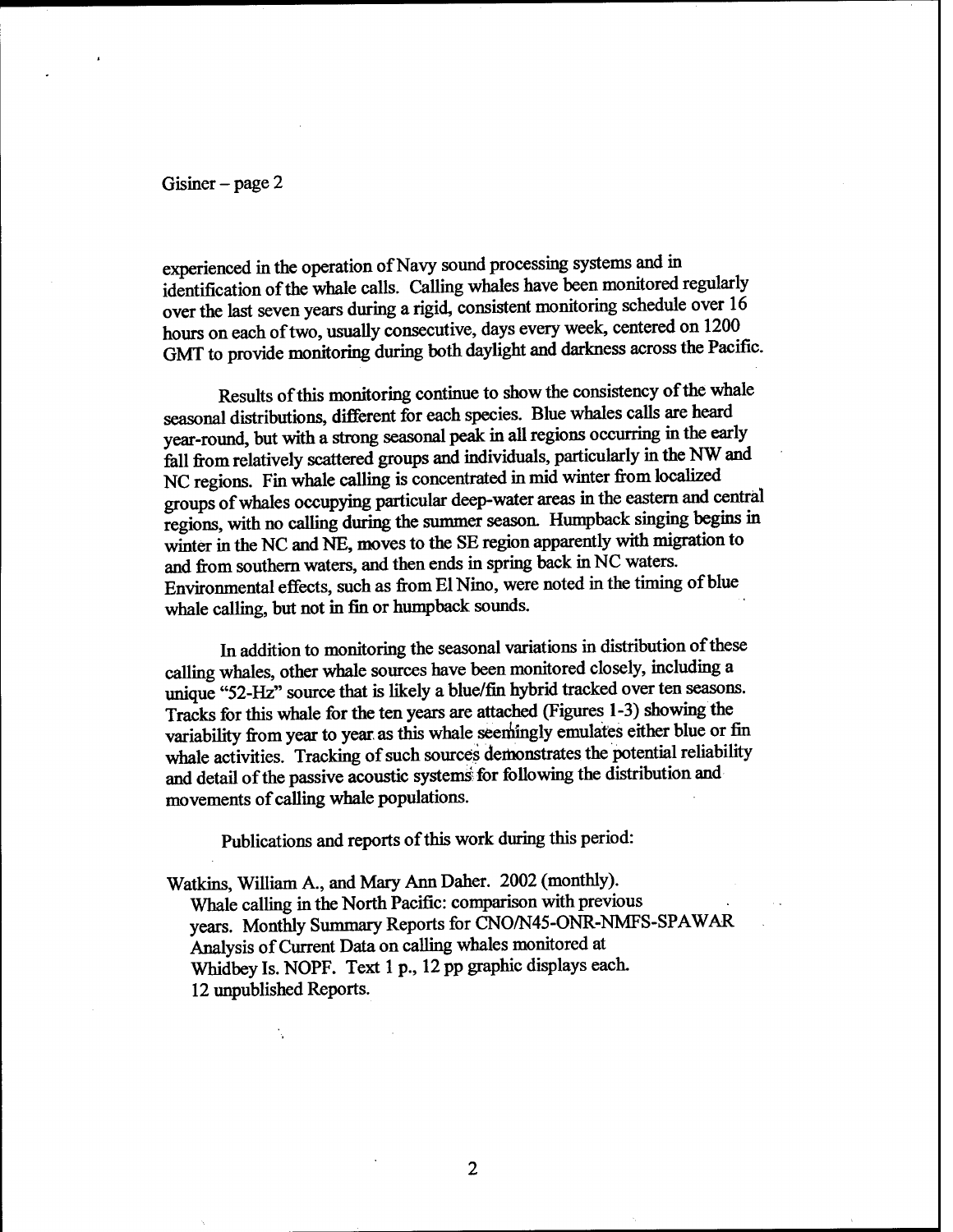Gisiner - page 3

- Watkins, William A., Mary Ann Daher, and Joseph E. George. 2001. Numbers of calling whales in the North Pacific. Technical Report No. WHOI-2001-16, Woods Hole Oceanographic Institution, Woods Hole MA 02543, 37 pp.
- Moore, Sue E., William A. Watkins, Jeremy Davies, Mary Ann Daher, and Marilyn Dahlheim. 2002. Blue whale habitats in the Northwest Pacific: analysis of remotely-sensed data using a Geographic Information System. Oceanography 15(3): 20-25.
- Watkins, William A., Mary Ann Daher, and Joseph E. George. In press. Year to year variations in whale calling in the North Pacific. U.S. Navy Journal of Underwater Sound. Biologics Issue.
- Watkins, William A., Mary Ann Daher, Joseph E. George, and David Rodriguez. Submitted. Whale-like calls from unique 52-Hz source tracked over ten years in the North Pacific. Oceanography 21 pp.
- Watkins, William A., and Mary Ann Daher. 2002. Report of analysis of call type with geographic distribution for blue, fin, and humpback whales in the North Pacific. Unpublished report (showing no distinctions with distribution for fin and humpback whales, but distinct differences with region for blue whales, with "A" calls in the NW and NC regions and "AB" calls mixed with "A" calls in the NE and SE).

This has continued to be a very productive program, providing consistent, new, year-round data on the seasonal distribution and movements of the calling whale populations of the deep waters of the North Pacific basin.

Sincerely,

*In. J. Will<del>i</del>ús*<br>William A. Watkins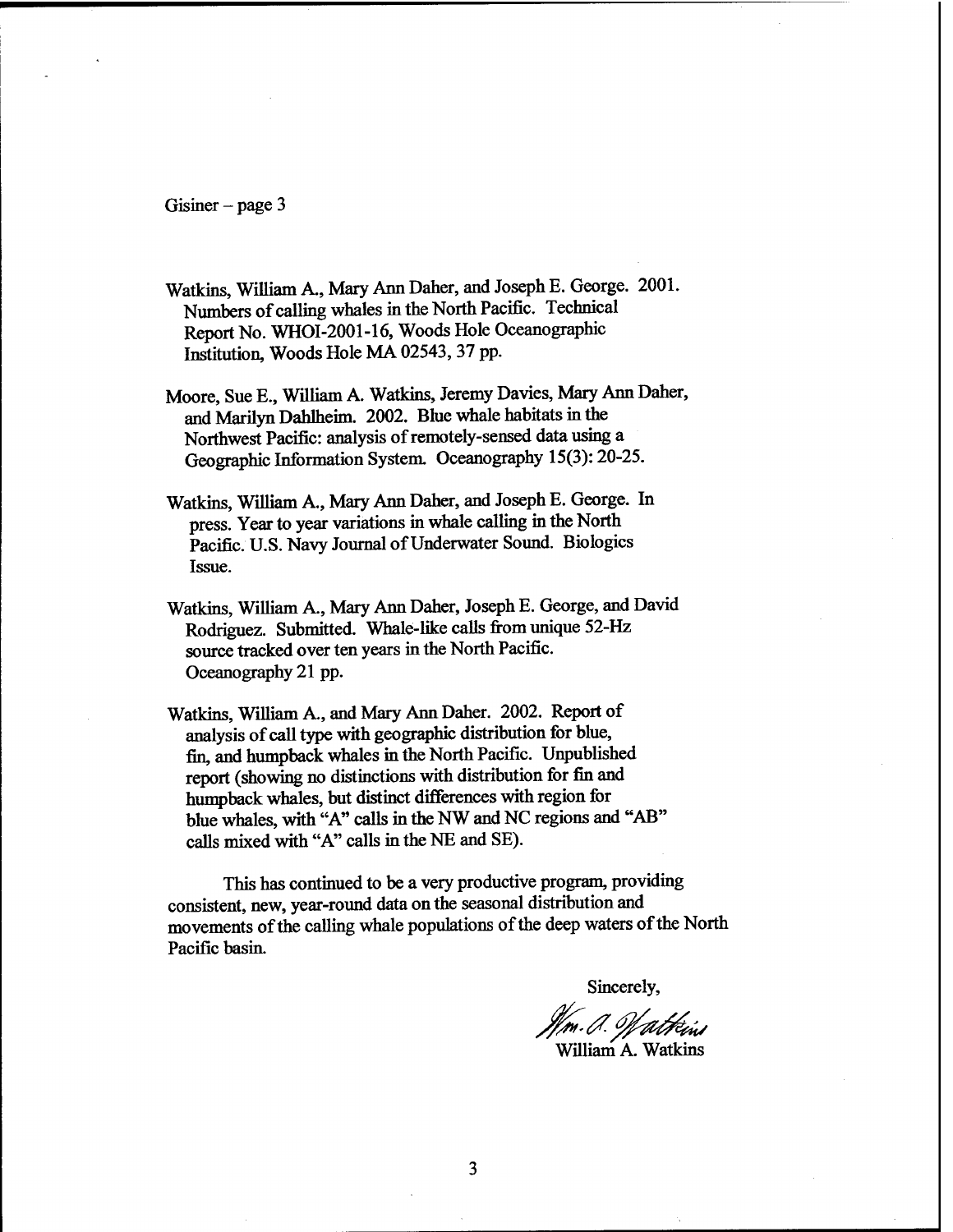

Meandering (A) Tracks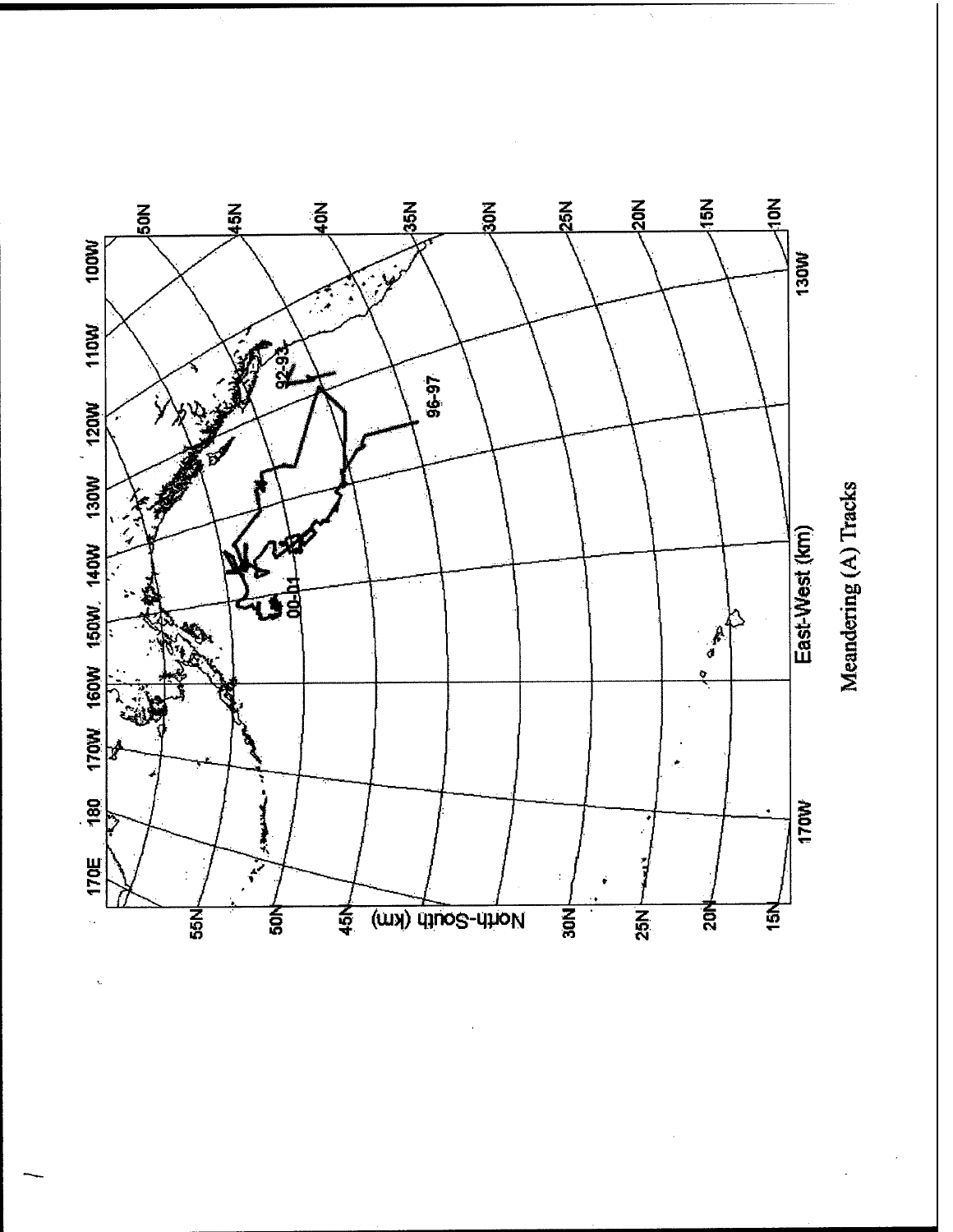

West-East (B) Tracks

 $\overline{\mathcal{L}}$